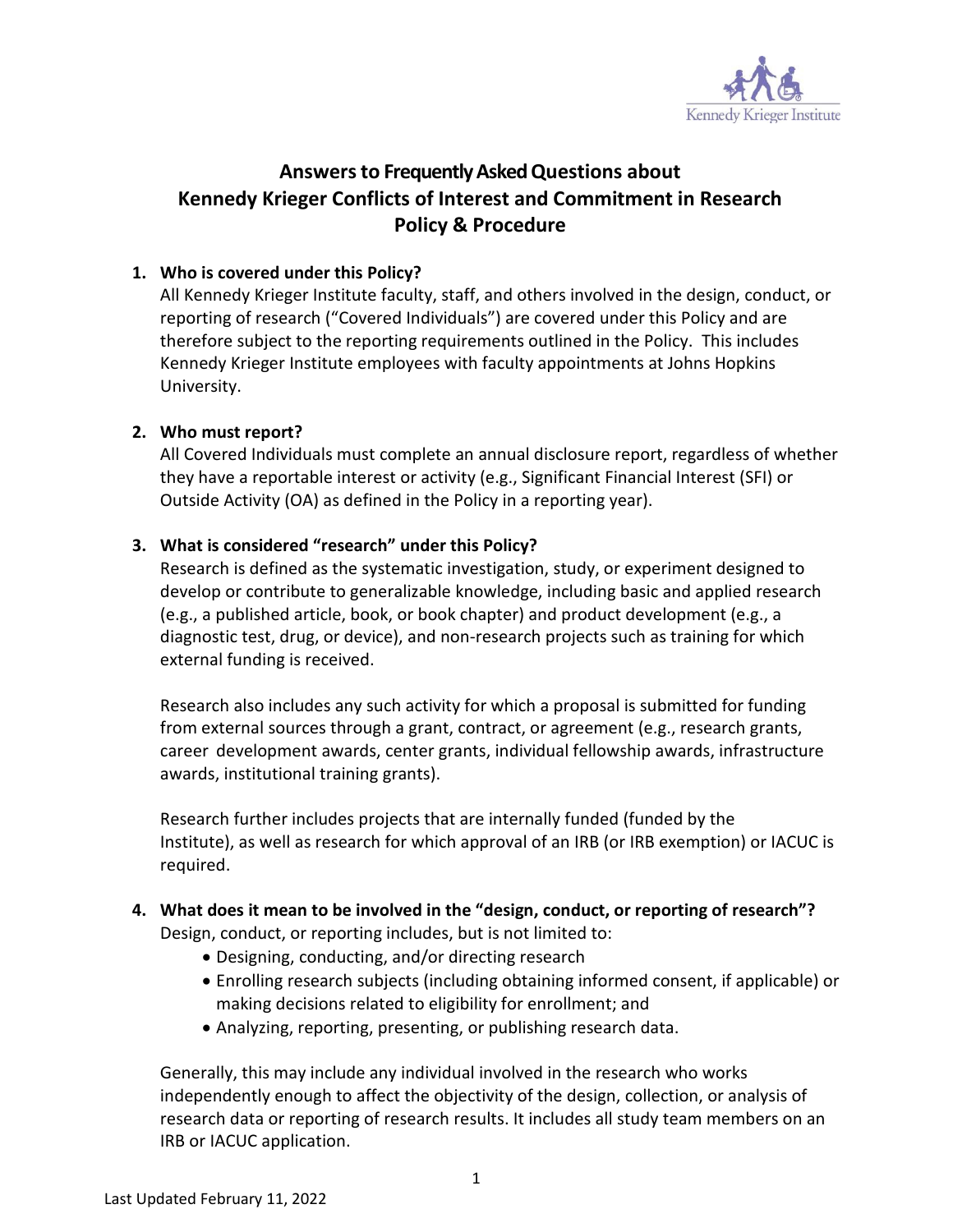

## **5. What must Covered Individuals do in order to comply with this Policy?**

Covered Individuals must complete:

(1) training (Training may be accessed **[here](http://lms14.learnshare.com/l.aspx?CID=89&A=2&T=412863)**).

(2) annual disclosure reporting (even if they do not have any reportable interests/activities); and

(3) ad hoc disclosures as required in the Policy (e.g., if a new interest arises; and they must obtain pre-approval for Outside Activities).

**Note: Every principal investigator and study team member on a new or active research study is required to re-certify their Conflict of Interest and Commitment (COIC) compliance training by Monday, February 28, 2022.** 

**You must use your JHED and jh.edu email account to access [eDisclose](http://edisclose.jhu.edu/) and the [COIC](http://lms14.learnshare.com/l.aspx?CID=89&A=2&T=412863)  [Training.](http://lms14.learnshare.com/l.aspx?CID=89&A=2&T=412863) For assistance with locating you JHED, please see Question 14 below.**

#### **6. What must be reported?**

All Significant Financial Interests (SFI) (for self, partner and dependent children) and Outside Activities (OA) must be reported.

## **7. What is a Significant Financial Interest (SFI)?**

A **Significant Financial Interest (SFI)** is a **Financial Interest** received by a Covered Individual or their immediate family (spouse, domestic partner, or dependent child) during the 12 months preceding the disclosure, including the date of the disclosure, that appears reasonably related to the Covered Individual's institutional responsibilities and meets one or more of the following thresholds:

- a. Publicly-traded entity: \$5,000 or more in aggregated remuneration (e.g. salary, consulting fees, honoraria, payment for services) and equity interest (stock, stock option or other ownership interests);
- b. Non-publicly traded entity: \$5,000 or more in aggregated remuneration or equity interest of any value;
- c. Any income from intellectual property rights and interests; and
- d. For NIH-funded Covered Individuals: reimbursed or sponsored Travel worth \$5,000 or more.

## **8. What is a Financial Interest?**

A Financial Interest is defined as income, honoraria, or other compensation including, but not limited to, equity, stock or stock options, royalties or other distributions, the right to future royalties or other distributions, proprietary interests in intellectual property that has been licensed by the Institute and/or an Institute affiliate like Johns Hopkins Technology Venture (as appropriate) or in-kind interests received by a Covered Individual or that Covered Individual's spouse, domestic partner, or dependent children that reasonably appear to be related to the Covered Individual's Institute responsibilities or activities.

In addition, a Financial Interest exists when a Covered Individual or a Covered Individual's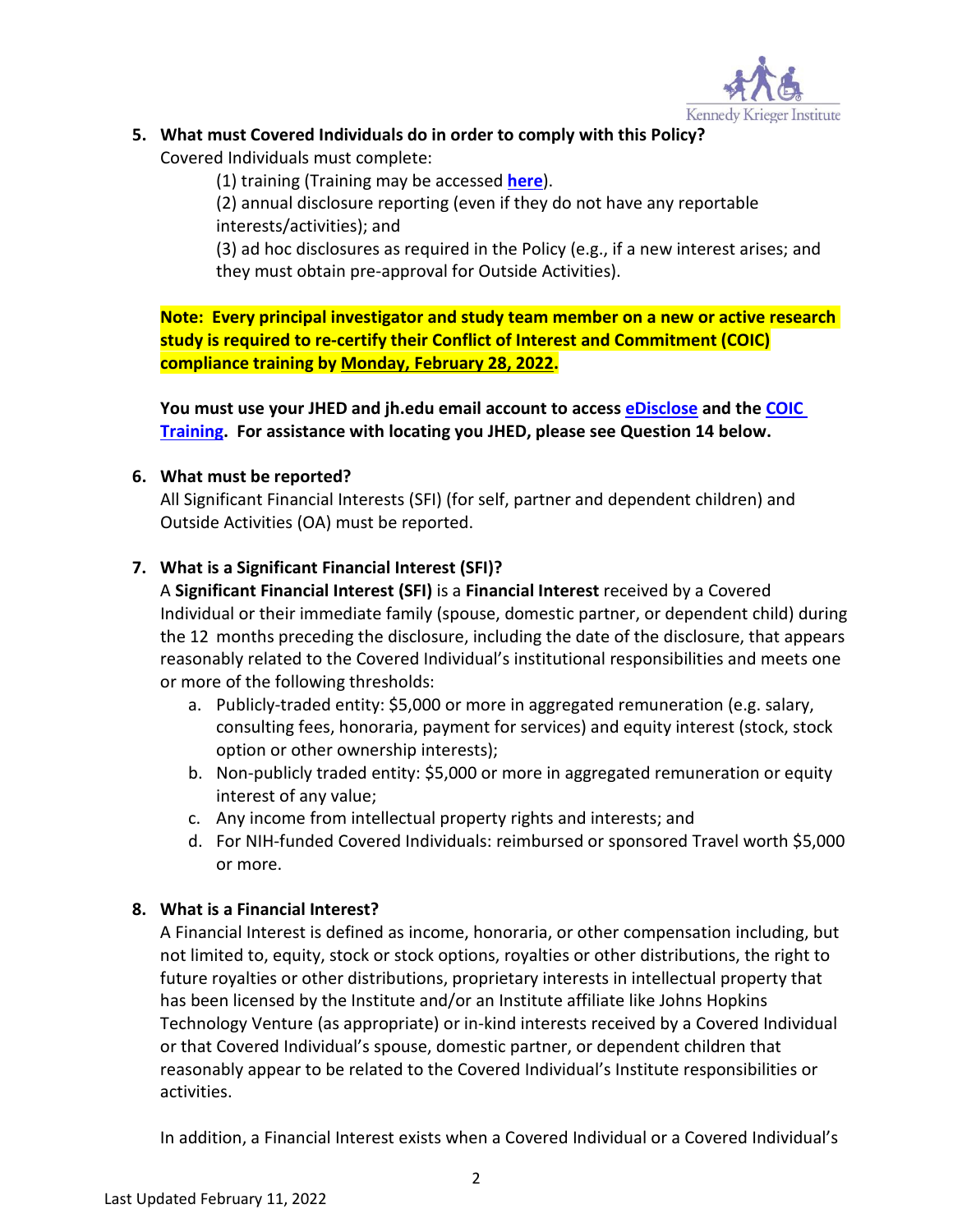

spouse, domestic partner, or dependent children maintain fiduciary obligations to an outside entity when those fiduciary obligations reasonably appear to be related to the Covered Individual's institutional responsibilities or activities.

- a. For Covered Individuals who receive funding from U.S. Public Health Service agencies, including the National Institutes of Health (NIH), Financial Interest shall also include reimbursed or sponsored travel related to the Covered Individual's institutional duties, except when such reimbursed or sponsored travel is reimbursed or sponsored by a U.S. federal, state, or local government agency, a domestic institution of higher education as defined at 20 U.S.C. 1001(a), or a U.S. academic teaching hospital, medical center, or research institute that is affiliated with such a domestic institution of higher education ("U.S. Institutions of Higher Education").
- b. For Covered Individuals who engage in Research that is regulated by the U.S. Food and Drug Administration ("FDA"), Financial Interest shall also include status as an inventor of intellectual property that comprises the clinical investigational product to be studied in the Institute Research. Status as an inventor of intellectual property that is not yet covered by an issued patent shall be determined by inclusion on a report of invention to the Institute, and/or the Johns Hopkins Technology Ventures, as appropriate.

## **9. What is an Outside Activity (OA)?**

An Outside Activity is defined as the provision of services and time commitments **for non-Institute activities** that: (i) are based on the expertise and knowledge of the Covered Individual and reasonably appear to be related to the Covered Individual's Institute responsibilities or activities; or (ii) may reasonably be deemed to significantly impact the Covered Individual's ability to satisfy his or her Institute responsibilities and activities.

#### **10. What are some examples of Outside Activities?**

Outside Activities may include, but are not limited to, the following when performed outside of official duties for Kennedy Krieger: (a) consulting, (b) service on governing boards (e.g., board of directors of for-profit and non-profit entities) or scientific advisory boards, (c) speaking, professional or academic society work, (d) serving as an officer or employee of an outside entity; (f) expert witness activity, (g) clinical services (e.g., moonlighting); and (h) teaching.

#### **11. When must reports be made?**

Covered Individuals are required to report:

- Before engaging in an Outside Activity;
- At least annually when Research is ongoing or anticipated;
- No later than the time of application for PHS-funded research; and
- Within 30 days of discovering or acquiring a new Significant Financial Interest, including reimbursed or sponsored travel for PHS-funded researchers.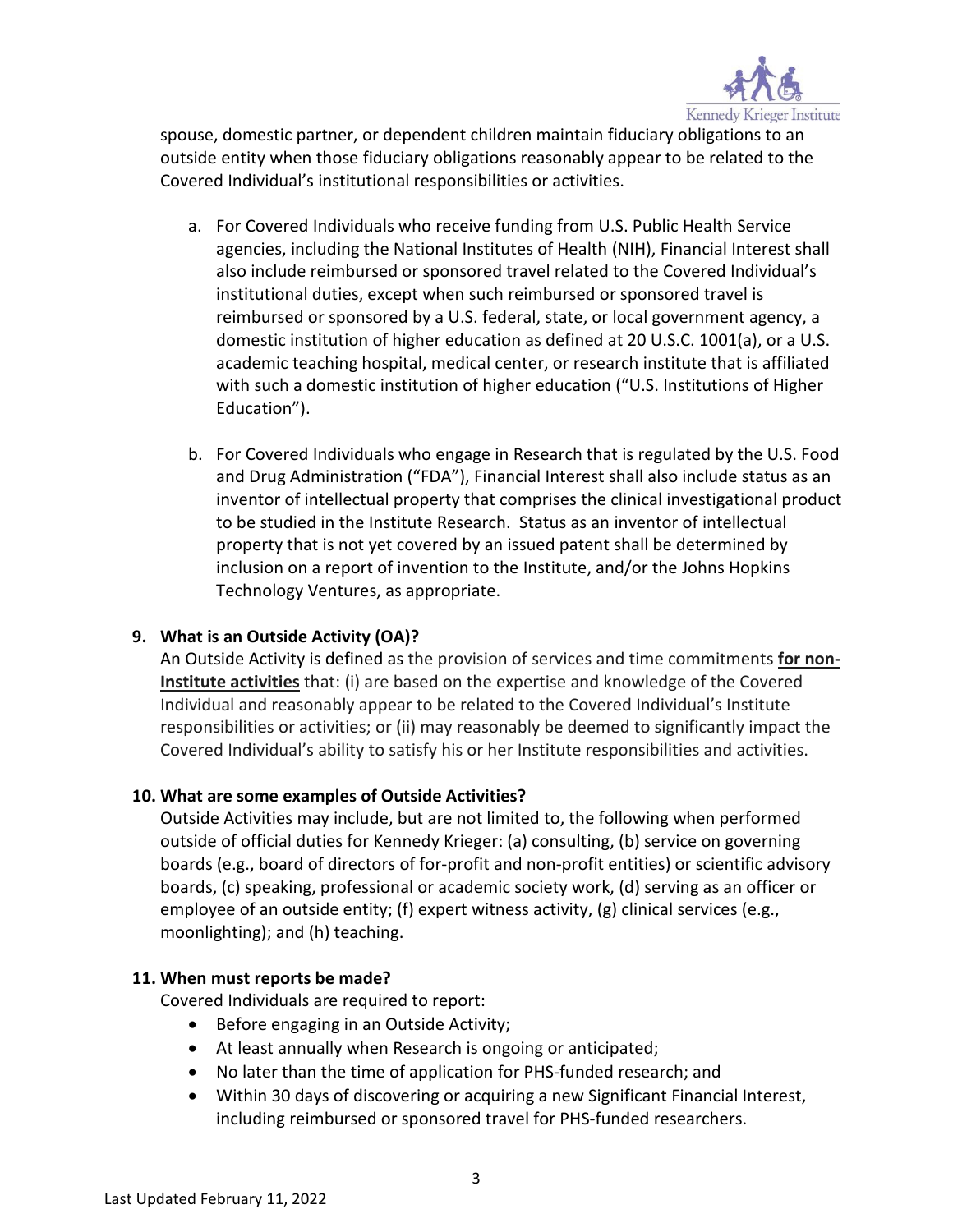

**12. When are Covered Individuals required to complete annual reporting and certification?** Kennedy Krieger annual reporting and certification will begin February 1, 2022 and must be completed within that month.

Note: Covered Individuals will not be able to initiate this annual certification process until February 1, 2022.

However, the annual certification does not affect the obligation to disclose outside activities and/or financial interests as they arise and before proposing related research. Annual certification is a separate activity from creating a new disclosure or updating an existing disclosure.

#### **13. What time period is covered for the 2022 annual report and certification?**

Covered Individuals should report any outside interests or activities from the time period beginning December 2020 through the present date.

#### **14. Where do Covered Individuals submit their reports?**

Reports should be submitted through Johns Hopkins University's web-based [eDisclose](http://edisclose.jhu.edu/) system. Please see link below. <http://edisclose.jhu.edu/>

#### **Note: You must use your JHED and jh.edu email account to access eDisclose.**

#### **· How do I find my JHED Login ID (LID)?**

The easiest way to find your JHED LID is to search for yourself in the JHED directory from any campus computer. Due to security and privacy concerns, there are restrictions on information (such as the Login ID) if you attempt to search from off-campus.

1. Go to <http://jhed.johnshopkins.edu/> (this link will open a new window).

2. At the top of the screen will be "Search for a person." Enter your Last Name in the text field that says "Last Name, First Name" and click on the "Go>>" button.

**For assistance with eDisclose, please contact [COI@kennedykrieger.org](mailto:COI@kennedykrieger.org)**

#### **15. What if a Covered Individual does not have an eDisclose account?**

If a Covered Individual is need of an eDisclose account, please contact [COI@kennedykrieger.org.](mailto:COI@kennedykrieger.org)

#### **16. What activities or interests are prohibited?**

Activities that involve a conflict of interest (COI) or conflict of commitment (COC) that cannot be managed.

Additionally, certain activities create such a strong conflict or appearance of conflict (either financial or commitment) that presumptively they are barred. These include:

• use of Institute property without a license from the Institute;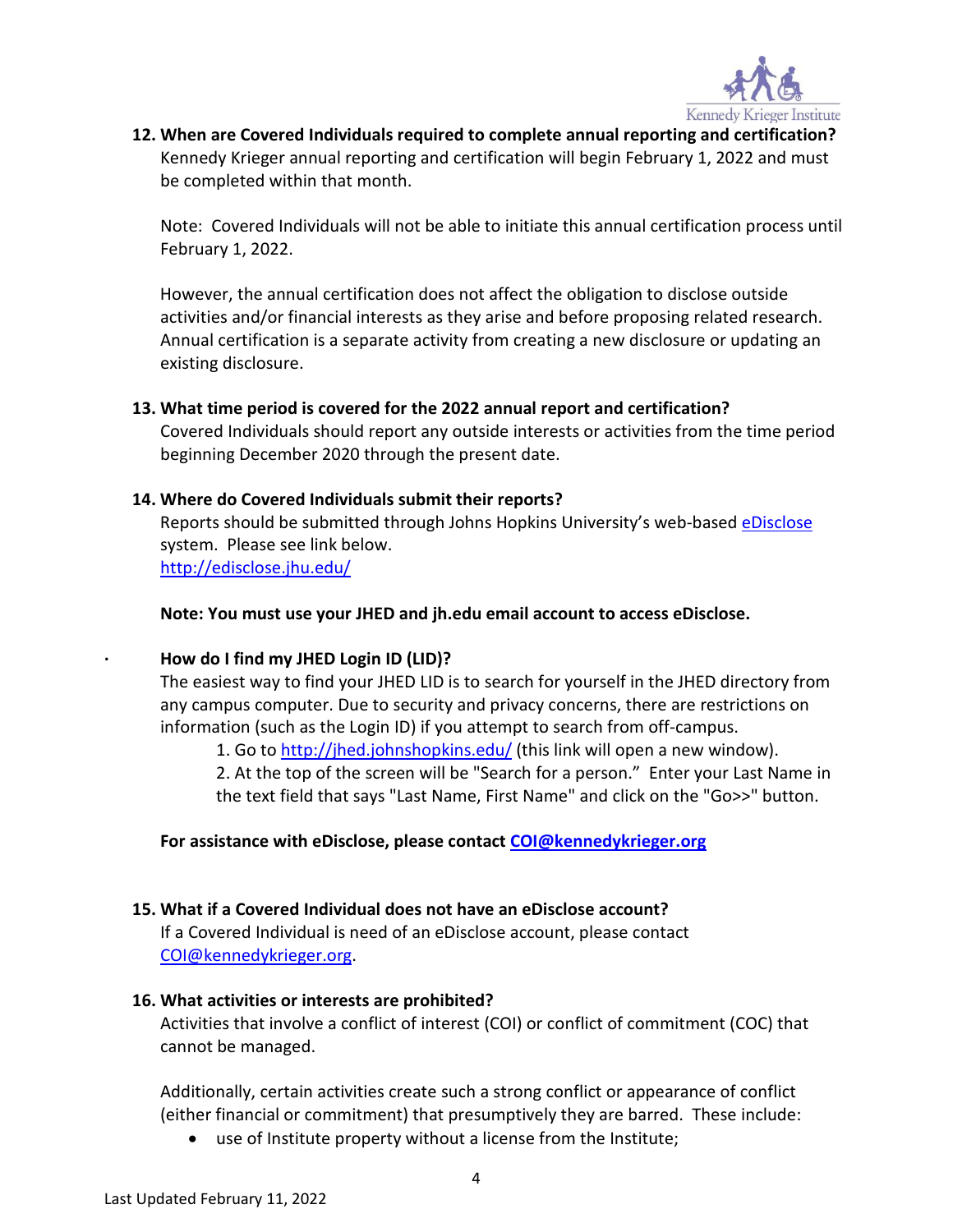

- non-incidental use of Institute resources (e.g., use of KKI labs);
- patient care by full time employees outside of the Institute absent an agreement with the Institute;
- serving as a PI or Sponsor-Investigator (IND holder) when one has an SFI related to the research;
- directing personal, outside income to Institute accounts;
- having any involvement in an Institute business decision (including but not limited to subaward, procurement, licensing, and sponsored research decisions) when the Covered Individual has an SFI or OA that may create the appearance of a COI or COC in that decision-making; and
- full-time employees' and salaried part-time employees conducting research as an OA absent an agreement between Kennedy and the outside entity and Department head or Chief Science Officer approval.

#### **17. What approval is required in order to participate in Outside Activities?**

Generally, outside activities must be pre-approved and financial interests resulting from them must be reported in accord with the Policy.

#### **18. Is there anything Covered Individuals** *shouldn't* **disclose?**

You must **disclose the outside activities whether compensated or not and significant financial interest (of you, partner or dependent children) if they are related to your "institutional responsibilities."** Institutional responsibilities may include, among other things, research, teaching, clinical care/practice, and administrative responsibilities. Disclosure is required so the Kennedy Krieger can review outside interests and activities for conflict of interest and conflict of commitment.

Covered Individuals do not need to disclose the following activities if they are performed as part of their overall time and effort ("official duties") for Kennedy Krieger:

- Service on advisory committees or boards and review panels *provided to* a U.S. state, federal or local government agency, U.S. teaching hospital, U.S. medical center, or U.S. institution of higher education or related U.S. research institute.
	- o **NOTE:** The same services provided to non-US entities, including foreignbased joint ventures must be disclosed; when uncertain or unclear, disclose.
- Speaking, teaching and lecturing when provided to a U.S. state, federal or local government agency, U.S. teaching hospital, U.S. medical center or institution of higher education or related U.S. research institute
	- o **NOTE:** The same services provided to non-US entities, including foreignbased joint ventures must be disclosed; when uncertain or unclear, disclose.
- Payments from the Institute (e.g., salary, salary supplement, reimbursements), other than payments derived from institutional licenses of intellectual property;
- Confidentiality agreements with no services or remuneration

#### **In addition, Covered Individuals do not need to report their participation in local**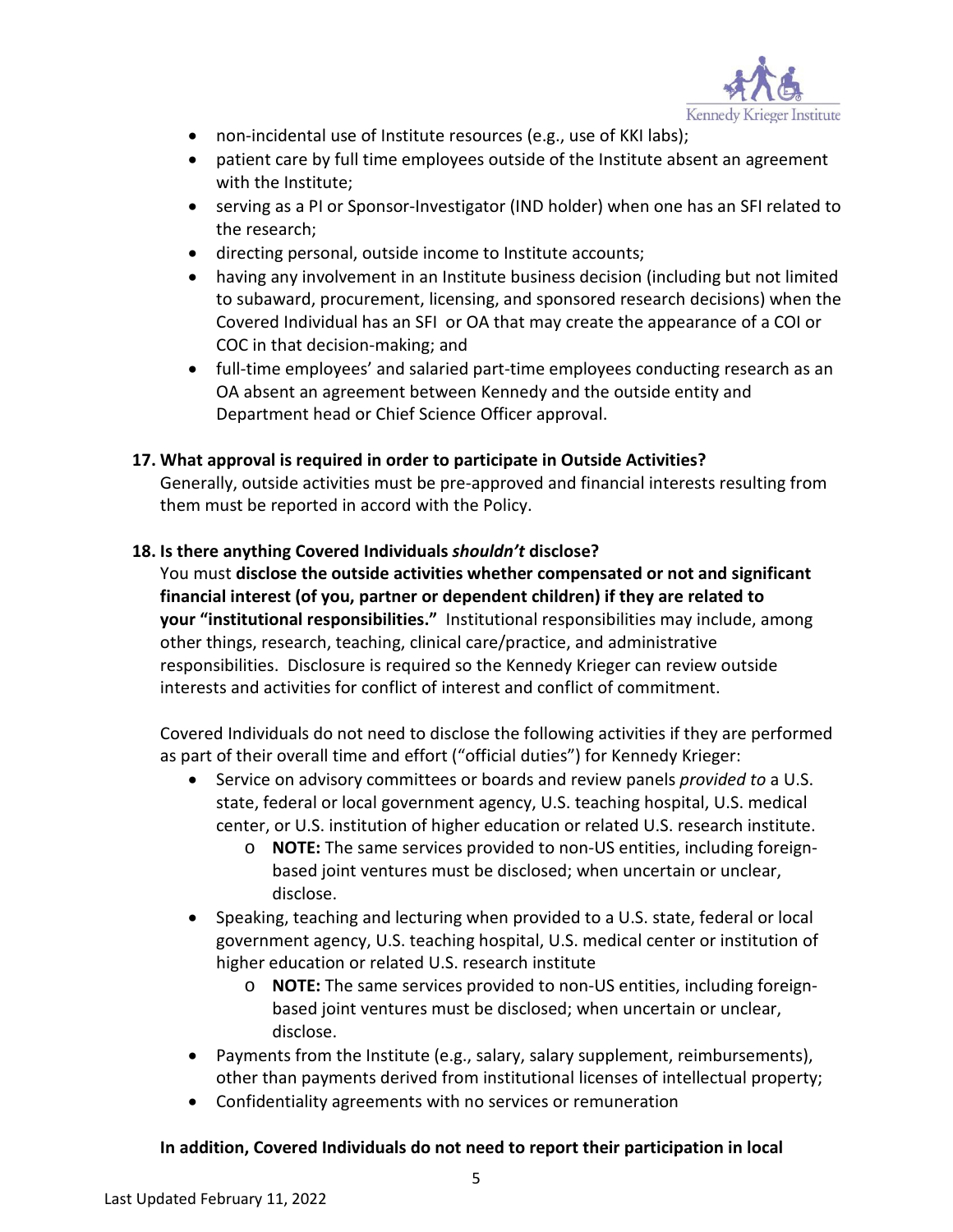

**community activities** (including, but not limited to, religious institutions, schools, clubs, and local charities outside the biomedical field), unless (i) you conduct research that relates to the organization, or (ii) the organization has a relationship with the Institute or seeks to do business with the Institute and you have any role in that relationship or business.

## **19. Does a Covered Individual have to report honoraria received for speaking engagements at U.S. universities (e.g. honoraria for speaking at an invited seminar or grand rounds)?**

Income from seminars, lectures, teaching engagements, advisory committees, review panels or travel paid by a U.S. Federal, state, or local government agency, a U.S. institution of higher education and affiliated research institutions, U.S. academic teaching hospital, or U.S. medical center is excluded from our definition of Significant Financial Interest (SFI).

Therefore, Covered Individuals do not need to report payment for activities/services such honoraria for grand rounds and other lectures, and honoraria for reviewing NIH grants, consultant on a NIH-funded study if (1) these services were provided to (and payment was received from) a U.S. state, federal or local government agency, U.S. teaching hospital, U.S. medical center, or US. institution of higher education or related U.S. research institute and (2) these activities were performed as part of your institutional responsibilities at KKI.

However, if they receive payment for similar services from any other entity, such as a U.S. based foundation, any income over \$5,000 is considered SFI and must be disclosed.

#### **20. What happens to the reports once they are submitted in eDisclose?**

The Research Administration Department (RAD) will review disclosures and make determinations regarding identification and disposition (e.g., management plan or elimination of the conflict of interest).

RAD may also consult with the Kennedy Krieger Outside Interests Committee to make determinations regarding SFI disclosures. The General Counsel may advise the Outside Interests Committee and the RAD.

RAD will also assist in reviewing proposed Outside Activities, in consultation with Chairs and/or the Chief Science Officer (or delegate), as appropriate.

#### **21. What are some examples of COI management plans?**

Management plans may include, but are not limited to, the following conditions/requirements:

- Disclosure of the COI, which may include: public disclosure of the COI of the Covered Individual in, among other places, human subject research consent forms and all relevant publications and presentations, including internal Institute presentations.
- Limiting the Covered Individual's role in Research, which may include restrictions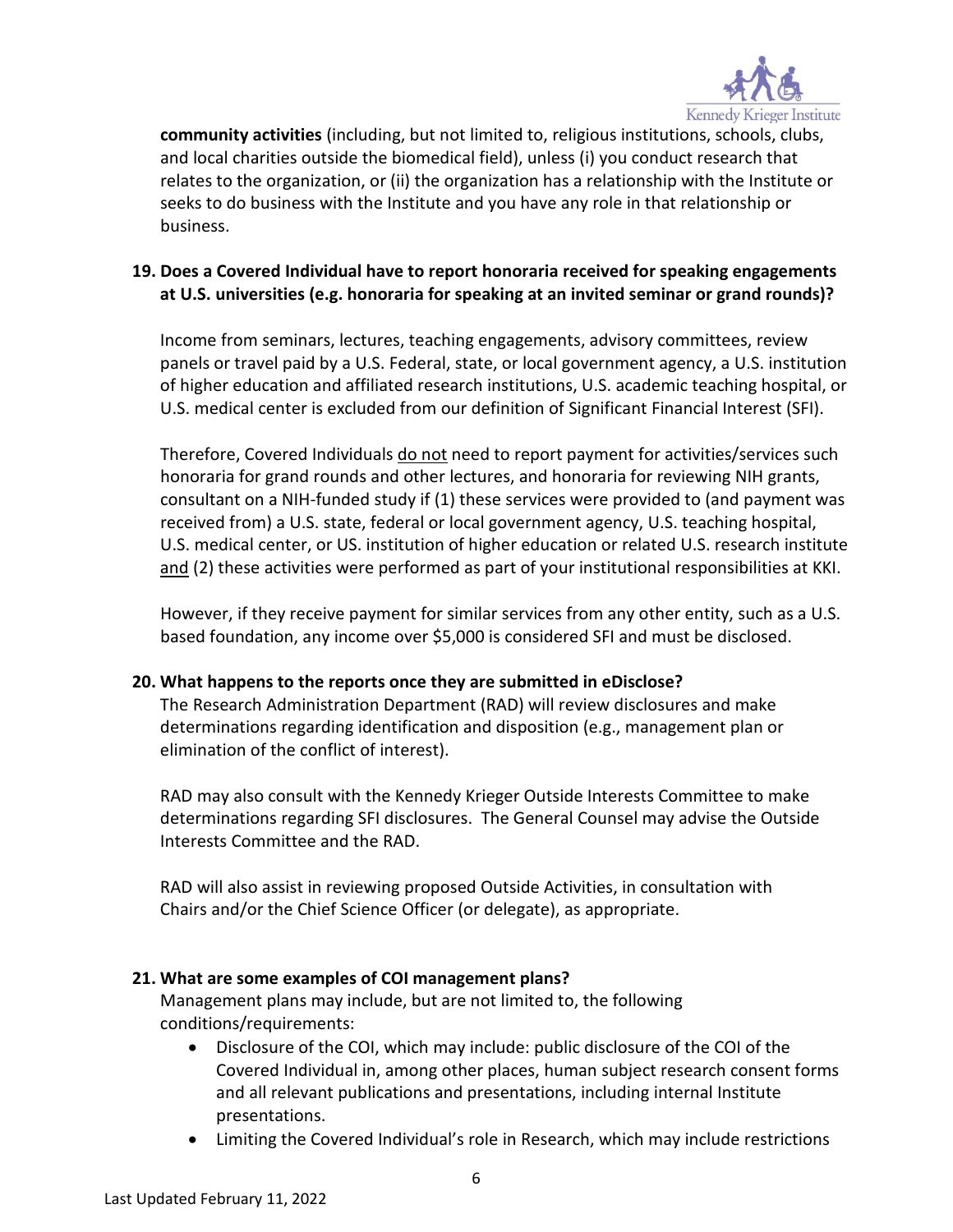

on the Covered Individual's ability to serve as principal investigator, serve as sponsor-investigator of a U.S. Food and Drug Administration investigational new drug application or investigational device exemption, analyze data or results, participate in the conduct of the study, or obtain consent from human research subjects.

- Oversight, including appointment of a disinterested individual or group to monitor the Research activity.
- Limitations on Institute business activity, which may require prohibiting the Covered Individual from, among other things: (i) negotiating on behalf of the Institute; (ii) receiving certain confidential or proprietary Institute information; or (iii) discussing information related to the COI with Institute officers, faculty, or staff.
- Divestiture of specified Financial Interests.
- Severance or limitation of Outside Activities or Financial Interests that create actual or potential COI or COC.

## **22. Can an IRB issue a more restrictive management plan?**

Yes. An IRB can issue a more restrictive management plan. In such cases, the more restrictive management plan will apply.

## **23. If a Covered Individual already submitted a disclosure of their Other Support to Research Administration, do they still need to submit information in an annual SFI report or Outside Activity report in eDisclose?**

Yes. Although the Other Support disclosure to Research Administration may contain information that is the same as or similar to information that is required to be reported under this Policy, the Other Support disclosure (typically, via Qualtrics) is separate and distinct from the disclosures required under this Policy.

All Covered Individuals must report their SFI and outside activities in accordance with this Policy, currently through eDisclose.

## **24. If a Covered Individual completed an annual disclosure report in eDisclose prior to February 2022 (e.g., in August 2021), do they still need to complete the KKI annual report and certification in eDisclose in February 2022?**

Yes. All Covered Individuals must complete the Kennedy Krieger annual report and certification in eDisclose in February 2022, regardless of the date of their last filing. During this process, they will be asked to review any existing disclosures to ensure they are accurate and up-do-date.

While some Covered Individuals may have already completed a report as part of their routine reporting in response to a request from Johns Hopkins, Kennedy Krieger is requiring an update to that report in February 2022 so that all Kennedy Krieger Covered Individuals will be on the same annual reporting cycle.

## **25. What are the training requirements?**